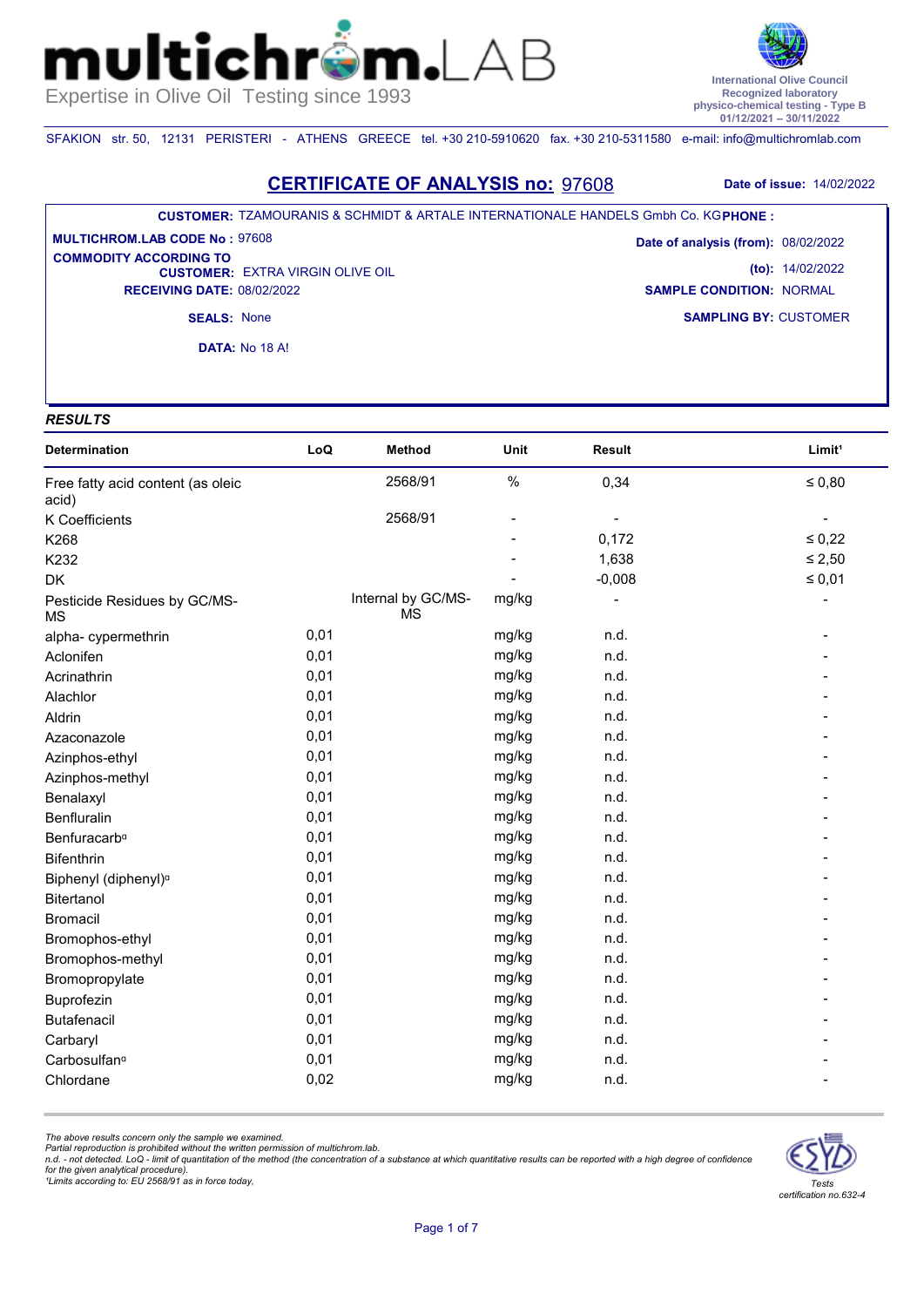

SFAKION str. 50, 12131 PERISTERI - ATHENS GREECE tel. +30 210-5910620 fax. +30 210-5311580 e-mail: info@multichromlab.com

 $\mathsf{n}\bot$ 

### **CERTIFICATE OF ANALYSIS no:** 97608 **Date of issue:** 14/02/2022

#### **CUSTOMER:** TZAMOURANIS & SCHMIDT & ARTALE INTERNATIONALE HANDELS Gmbh Co. KG **PHONE :**

**CUSTOMER: EXTRA VIRGIN OLIVE OIL RECEIVING DATE:** 08/02/2022 **MULTICHROM.LAB CODE No :** 97608 **COMMODITY ACCORDING TO** 

**SAMPLING BY:** CUSTOMER **Date of analysis (from):** 08/02/2022 **(to):** 14/02/2022 **SAMPLE CONDITION:** NORMAL

**SEALS:** None

**DATA:** Νο 18 Α!

### *RESULTS*

mul

| Determination            | LoQ  | <b>Method</b> | Unit  | <b>Result</b> | Limit <sup>1</sup> |
|--------------------------|------|---------------|-------|---------------|--------------------|
| Chlorfenapyr             | 0,01 |               | mg/kg | n.d.          |                    |
| Chlorfenson (Ovex)       | 0,01 |               | mg/kg | n.d.          |                    |
| Chlorobenzilate          | 0,01 |               | mg/kg | n.d.          |                    |
| Chloroneb                | 0,01 |               | mg/kg | n.d.          |                    |
| Chlorothalonil           | 0,02 |               | mg/kg | n.d.          |                    |
| Chlorpropham             | 0,01 |               | mg/kg | n.d.          |                    |
| Chlorpyrifos (ethyl)     | 0,01 |               | mg/kg | n.d.          |                    |
| Chlorpyrifos-methyl      | 0,01 |               | mg/kg | n.d.          |                    |
| Chlorthal-dimethyl       | 0,01 |               | mg/kg | n.d.          |                    |
| Chlozolinate             | 0,01 |               | mg/kg | n.d.          |                    |
| Clomazone                | 0,01 |               | mg/kg | n.d.          |                    |
| Cloquintocet-mexyl       | 0,01 |               | mg/kg | n.d.          |                    |
| Cyanophos                | 0,01 |               | mg/kg | n.d.          |                    |
| Cyfluthrin               | 0,01 |               | mg/kg | n.d.          |                    |
| Cyhalothrin - $\lambda$  | 0,01 |               | mg/kg | n.d.          |                    |
| Cypermethrin, 4 isomers  | 0,01 |               | mg/kg | n.d.          |                    |
| Cyproconazole            | 0,01 |               | mg/kg | n.d.          |                    |
| $2,4-DDT$                | 0,01 |               | mg/kg | n.d.          |                    |
| $4,4$ -DDD               | 0,01 |               | mg/kg | n.d.          |                    |
| 4,4-DDE                  | 0,01 |               | mg/kg | n.d.          |                    |
| $4,4$ -DDT               | 0,01 |               | mg/kg | n.d.          |                    |
| Deltamethrin             | 0,01 |               | mg/kg | $<$ LoQ       |                    |
| Diazinon                 | 0,01 |               | mg/kg | n.d.          |                    |
| Dichlobenil <sup>a</sup> | 0,01 |               | mg/kg | n.d.          |                    |
| Dichlofenthion           | 0,01 |               | mg/kg | n.d.          |                    |
| 4,4-Dichlorobenzophenone | 0,01 |               | mg/kg | n.d.          |                    |
| Dichlorvos <sup>a</sup>  | 0,01 |               | mg/kg | n.d.          |                    |
| Diclobutrazol            | 0,01 |               | mg/kg | n.d.          |                    |
| Dichloran                | 0,01 |               | mg/kg | n.d.          |                    |
| Dieldrin                 | 0,01 |               | mg/kg | n.d.          |                    |
| Difenoconazole           | 0,01 |               | mg/kg | n.d.          |                    |

*The above results concern only the sample we examined.* 

Partial reproduction is prohibited without the written permission of multichrom.lab.<br>n.d. - not detected. LoQ - limit of quantitation of the method (the concentration of a substance at which quantitative results can be rep

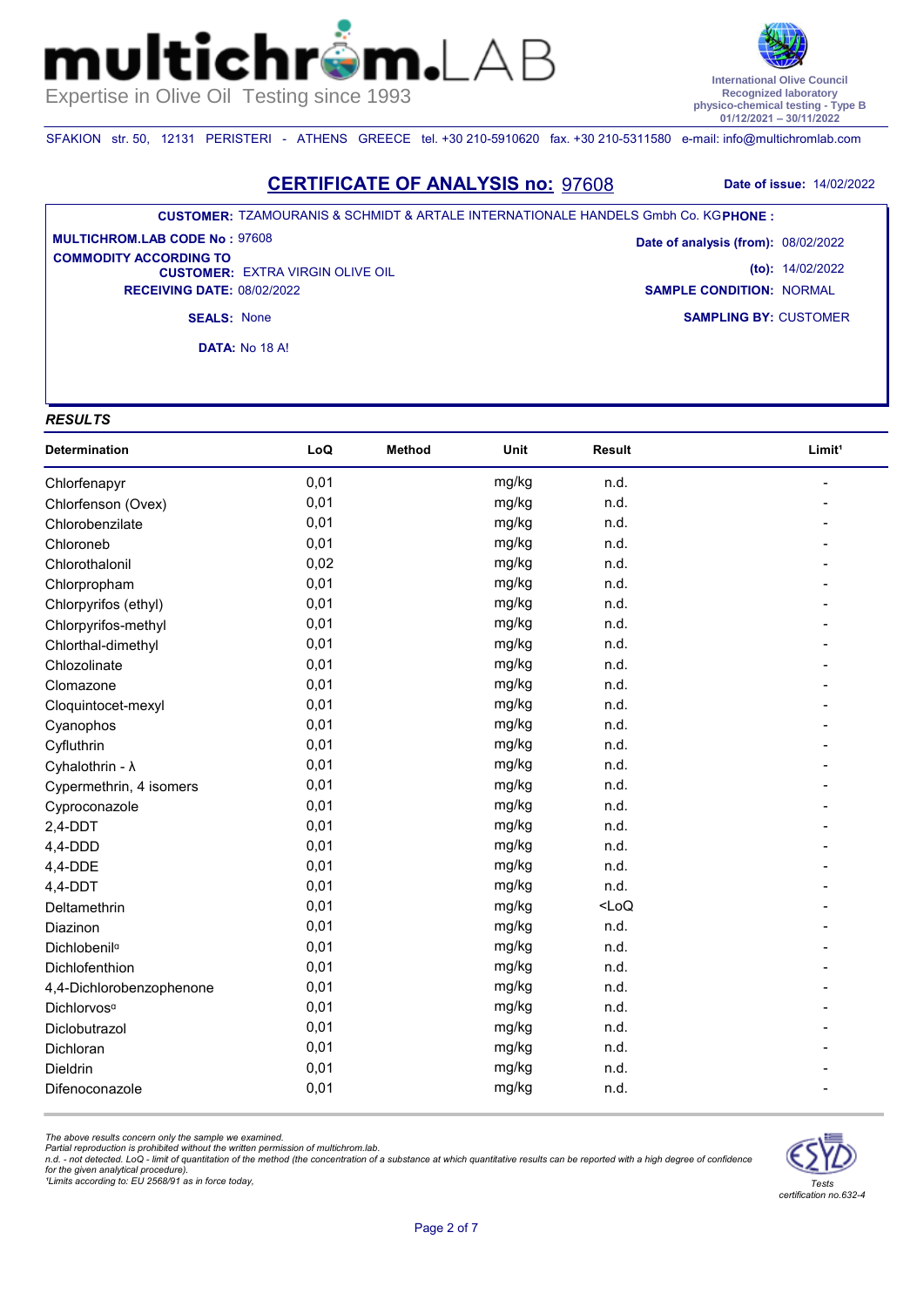

SFAKION str. 50, 12131 PERISTERI - ATHENS GREECE tel. +30 210-5910620 fax. +30 210-5311580 e-mail: info@multichromlab.com

 $\mathsf{n}\bot$ 

### **CERTIFICATE OF ANALYSIS no:** 97608 **Date of issue:** 14/02/2022

#### **CUSTOMER:** TZAMOURANIS & SCHMIDT & ARTALE INTERNATIONALE HANDELS Gmbh Co. KG **PHONE :**

**CUSTOMER: EXTRA VIRGIN OLIVE OIL RECEIVING DATE:** 08/02/2022 **MULTICHROM.LAB CODE No :** 97608 **COMMODITY ACCORDING TO** 

**SAMPLING BY:** CUSTOMER **Date of analysis (from):** 08/02/2022 **(to):** 14/02/2022 **SAMPLE CONDITION:** NORMAL

**SEALS:** None

**DATA:** Νο 18 Α!

## *RESULTS*

mul

| Determination            | LoQ  | <b>Method</b> | Unit  | <b>Result</b> | Limit <sup>1</sup> |
|--------------------------|------|---------------|-------|---------------|--------------------|
| <b>Diflufenican</b>      | 0,01 |               | mg/kg | n.d.          |                    |
| Dimethenamid             | 0,01 |               | mg/kg | n.d.          |                    |
| Dimethoate               | 0,01 |               | mg/kg | n.d.          |                    |
| Diniconazole             | 0,01 |               | mg/kg | n.d.          |                    |
| Diphenamid               | 0,01 |               | mg/kg | n.d.          |                    |
| Diphenylamine            | 0,01 |               | mg/kg | n.d.          |                    |
| Endosulfan sulfate       | 0,01 |               | mg/kg | n.d.          |                    |
| Endosulfan-alpha         | 0,01 |               | mg/kg | n.d.          |                    |
| Endosulfan-beta          | 0,01 |               | mg/kg | n.d.          |                    |
| Endrin                   | 0,01 |               | mg/kg | n.d.          |                    |
| EPN                      | 0,01 |               | mg/kg | n.d.          |                    |
| Epoxiconazole            | 0,01 |               | mg/kg | n.d.          |                    |
| <b>EPTC</b> <sup>a</sup> | 0,01 |               | mg/kg | n.d.          |                    |
| Etaconazol               | 0,01 |               | mg/kg | n.d.          |                    |
| Etaconazol               | 0,01 |               | mg/kg | n.d.          |                    |
| Ethion                   | 0,01 |               | mg/kg | n.d.          |                    |
| Ethofumesate             | 0,01 |               | mg/kg | n.d.          |                    |
| Ethoxyquin <sup>a</sup>  | 0,01 |               | mg/kg | n.d.          |                    |
| Etofenprox               | 0,01 |               | mg/kg | n.d.          |                    |
| Etridiazole <sup>a</sup> | 0,01 |               | mg/kg | n.d.          |                    |
| Famoxadone               | 0,01 |               | mg/kg | n.d.          |                    |
| Famphur                  | 0,01 |               | mg/kg | n.d.          |                    |
| Fenamidone               | 0,01 |               | mg/kg | n.d.          |                    |
| Fenarimol                | 0,01 |               | mg/kg | n.d.          |                    |
| Fenazaquin               | 0,01 |               | mg/kg | n.d.          |                    |
| Fenchlorphos             | 0,01 |               | mg/kg | n.d.          |                    |
| Fenchlorphos-oxon        | 0,01 |               | mg/kg | n.d.          |                    |
| Fenitrothion             | 0,01 |               | mg/kg | n.d.          |                    |
| Fenoxycarb               | 0,01 |               | mg/kg | n.d.          |                    |
| Fenpropathrin            | 0,01 |               | mg/kg | n.d.          |                    |
| Fenpropimorph            | 0,01 |               | mg/kg | n.d.          |                    |

*The above results concern only the sample we examined.* 

Partial reproduction is prohibited without the written permission of multichrom.lab.<br>n.d. - not detected. LoQ - limit of quantitation of the method (the concentration of a substance at which quantitative results can be rep

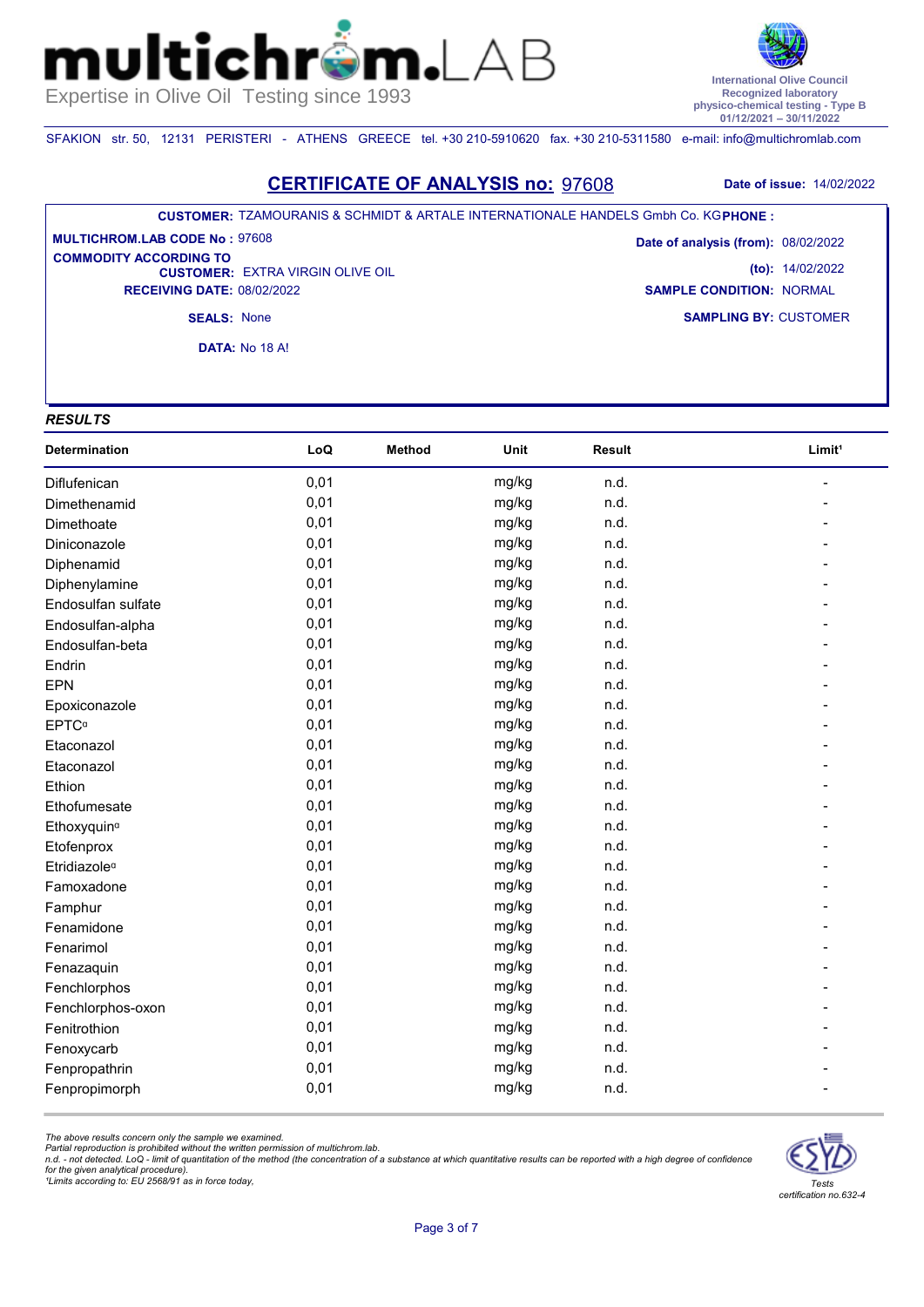

SFAKION str. 50, 12131 PERISTERI - ATHENS GREECE tel. +30 210-5910620 fax. +30 210-5311580 e-mail: info@multichromlab.com

 $\mathsf{n}\bot$ 

### **CERTIFICATE OF ANALYSIS no:** 97608 **Date of issue:** 14/02/2022

#### **CUSTOMER:** TZAMOURANIS & SCHMIDT & ARTALE INTERNATIONALE HANDELS Gmbh Co. KG **PHONE :**

**CUSTOMER: EXTRA VIRGIN OLIVE OIL RECEIVING DATE:** 08/02/2022 **MULTICHROM.LAB CODE No :** 97608 **COMMODITY ACCORDING TO** 

**SAMPLING BY:** CUSTOMER **Date of analysis (from):** 08/02/2022 **(to):** 14/02/2022 **SAMPLE CONDITION:** NORMAL

**SEALS:** None

**DATA:** Νο 18 Α!

## *RESULTS*

mul

| <b>Determination</b>   | LoQ  | <b>Method</b> | Unit  | Result | Limit <sup>1</sup> |
|------------------------|------|---------------|-------|--------|--------------------|
| Fenson                 | 0,01 |               | mg/kg | n.d.   |                    |
| Fenthion               | 0,01 |               | mg/kg | n.d.   |                    |
| Fenthion sulfone       | 0,01 |               | mg/kg | n.d.   |                    |
| Fenthion sulfoxide     | 0,01 |               | mg/kg | n.d.   |                    |
| Fenvalerate            | 0,01 |               | mg/kg | n.d.   |                    |
| Flonicamid             | 0,01 |               | mg/kg | n.d.   |                    |
| Fluchloralin           | 0,01 |               | mg/kg | n.d.   |                    |
| Flucythrinate          | 0,01 |               | mg/kg | n.d.   |                    |
| Flumioxazine           | 0,01 |               | mg/kg | n.d.   |                    |
| Fluquinconazole        | 0,01 |               | mg/kg | n.d.   |                    |
| Flutriafol             | 0,01 |               | mg/kg | n.d.   |                    |
| Fluvalinate            | 0,01 |               | mg/kg | n.d.   |                    |
| Fonofos (dyfonate)     | 0,01 |               | mg/kg | n.d.   |                    |
| Formothion             | 0,01 |               | mg/kg | n.d.   |                    |
| HCH-alpha              | 0,01 |               | mg/kg | n.d.   |                    |
| HCH-beta               | 0,01 |               | mg/kg | n.d.   |                    |
| HCH-delta              | 0,01 |               | mg/kg | n.d.   |                    |
| HCH-gamma (Lindane)    | 0,01 |               | mg/kg | n.d.   |                    |
| Heptachlor             | 0,01 |               | mg/kg | n.d.   |                    |
| Heptachl. epoxide endo | 0,01 |               | mg/kg | n.d.   |                    |
| Heptachl. epoxide exo  | 0,01 |               | mg/kg | n.d.   |                    |
| Hexachlorobenzene      | 0,01 |               | mg/kg | n.d.   |                    |
| Imazalil               | 0,02 |               | mg/kg | n.d.   |                    |
| Ibrobenphos            | 0,01 |               | mg/kg | n.d.   |                    |
| Iprodione              | 0,01 |               | mg/kg | n.d.   |                    |
| Isocarbofos            | 0,01 |               | mg/kg | n.d.   |                    |
| Isodrin                | 0,01 |               | mg/kg | n.d.   |                    |
| Isofenphos             | 0,01 |               | mg/kg | n.d.   |                    |
| Isofenphos-methyl      | 0,01 |               | mg/kg | n.d.   |                    |
| lodofenphos            | 0,01 |               | mg/kg | n.d.   |                    |
| Leptophos              | 0,01 |               | mg/kg | n.d.   |                    |

*The above results concern only the sample we examined.* 

Partial reproduction is prohibited without the written permission of multichrom.lab.<br>n.d. - not detected. LoQ - limit of quantitation of the method (the concentration of a substance at which quantitative results can be rep

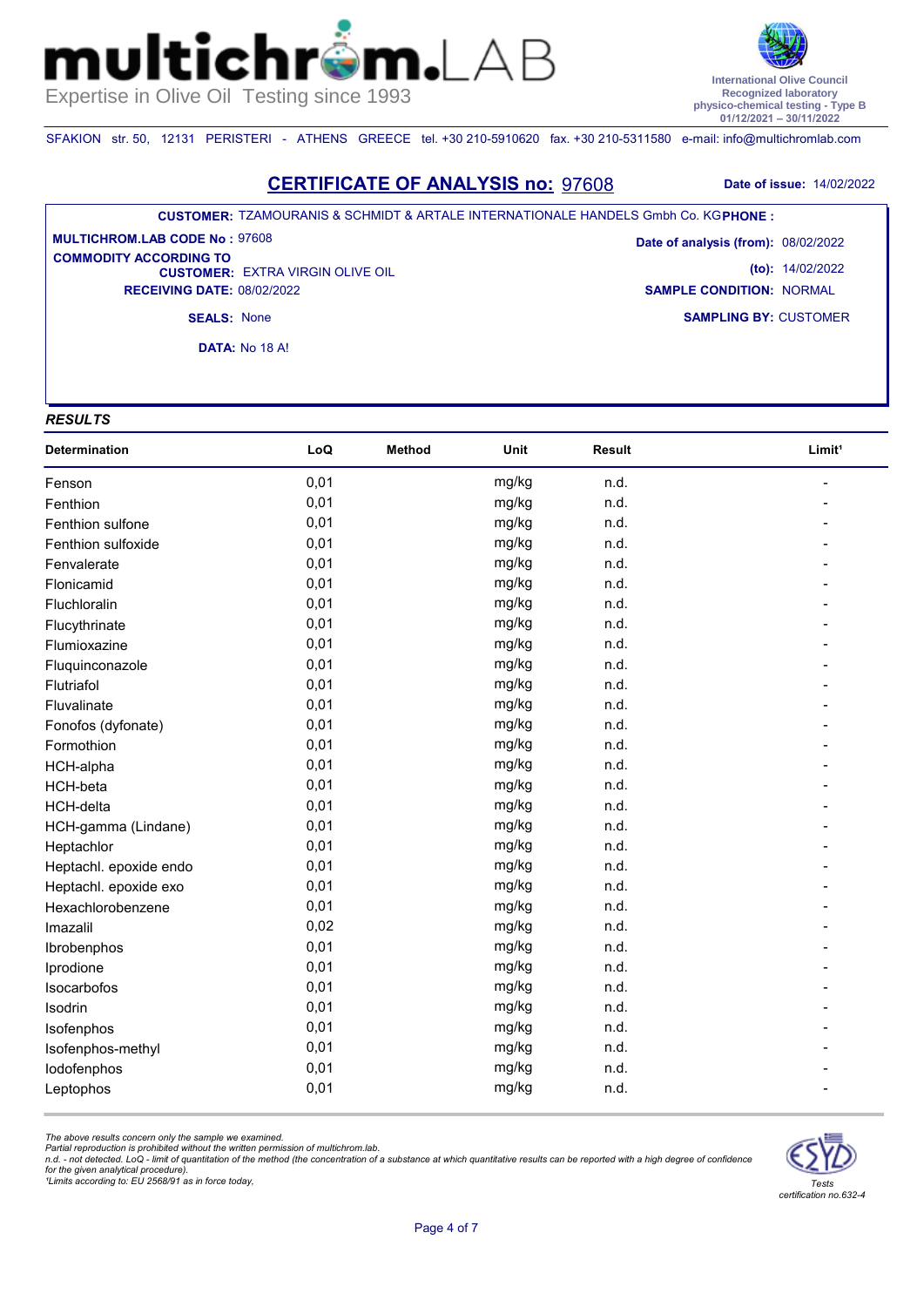

SFAKION str. 50, 12131 PERISTERI - ATHENS GREECE tel. +30 210-5910620 fax. +30 210-5311580 e-mail: info@multichromlab.com

 $\mathsf{n}\bot$ 

### **CERTIFICATE OF ANALYSIS no:** 97608 **Date of issue:** 14/02/2022

#### **CUSTOMER:** TZAMOURANIS & SCHMIDT & ARTALE INTERNATIONALE HANDELS Gmbh Co. KG **PHONE :**

**CUSTOMER: EXTRA VIRGIN OLIVE OIL RECEIVING DATE:** 08/02/2022 **MULTICHROM.LAB CODE No :** 97608 **COMMODITY ACCORDING TO** 

**SAMPLING BY:** CUSTOMER **Date of analysis (from):** 08/02/2022 **(to):** 14/02/2022 **SAMPLE CONDITION:** NORMAL

**SEALS:** None

**DATA:** Νο 18 Α!

## *RESULTS*

mul

| <b>Determination</b>  | LoQ  | <b>Method</b> | Unit  | Result | Limit <sup>1</sup> |
|-----------------------|------|---------------|-------|--------|--------------------|
| Malaoxon              | 0,01 |               | mg/kg | n.d.   |                    |
| Malathion             | 0,01 |               | mg/kg | n.d.   |                    |
| Mefenpyr-diethyl      | 0,01 |               | mg/kg | n.d.   |                    |
| Metazachlor           | 0,01 |               | mg/kg | n.d.   |                    |
| Methacriphos          | 0,01 |               | mg/kg | n.d.   |                    |
| Methidathion          | 0,01 |               | mg/kg | n.d.   |                    |
| Methomyla             | 0,01 |               | mg/kg | n.d.   |                    |
| Methoprotryne         | 0,01 |               | mg/kg | n.d.   |                    |
| Methoxychlor          | 0,01 |               | mg/kg | n.d.   |                    |
| Metolachlor           | 0,01 |               | mg/kg | n.d.   |                    |
| Metribuzin            | 0,01 |               | mg/kg | n.d.   |                    |
| Mevinphos             | 0,01 |               | mg/kg | n.d.   |                    |
| Myclobutanyl          | 0,01 |               | mg/kg | n.d.   |                    |
| Nitralin <sup>a</sup> | 0,01 |               | mg/kg | n.d.   |                    |
| Nitrapyrin            | 0,01 |               | mg/kg | n.d.   |                    |
| Nitrofen              | 0,01 |               | mg/kg | n.d.   |                    |
| Nitrothal-isopropyl   | 0,01 |               | mg/kg | n.d.   |                    |
| Norflurazon           | 0,01 |               | mg/kg | n.d.   |                    |
| o-Phenylphenol        | 0,01 |               | mg/kg | n.d.   |                    |
| Oxadiazon             | 0,01 |               | mg/kg | n.d.   |                    |
| Oxyfluorfen           | 0,01 |               | mg/kg | n.d.   |                    |
| Paraoxon-methyl       | 0,02 |               | mg/kg | n.d.   |                    |
| Parathion             | 0,01 |               | mg/kg | n.d.   |                    |
| Parathion-methyl      | 0,01 |               | mg/kg | n.d.   |                    |
| Pebulate              | 0,01 |               | mg/kg | n.d.   |                    |
| Pencycuron            | 0,01 |               | mg/kg | n.d.   |                    |
| Pendimethalin         | 0,01 |               | mg/kg | n.d.   |                    |
| Pentachloroaniline    | 0,01 |               | mg/kg | n.d.   |                    |
| Pentachloranisole     | 0,01 |               | mg/kg | n.d.   |                    |
| Permethrin            | 0,01 |               | mg/kg | n.d.   |                    |
| Perthane              | 0,01 |               | mg/kg | n.d.   |                    |

*The above results concern only the sample we examined.* 

Partial reproduction is prohibited without the written permission of multichrom.lab.<br>n.d. - not detected. LoQ - limit of quantitation of the method (the concentration of a substance at which quantitative results can be rep

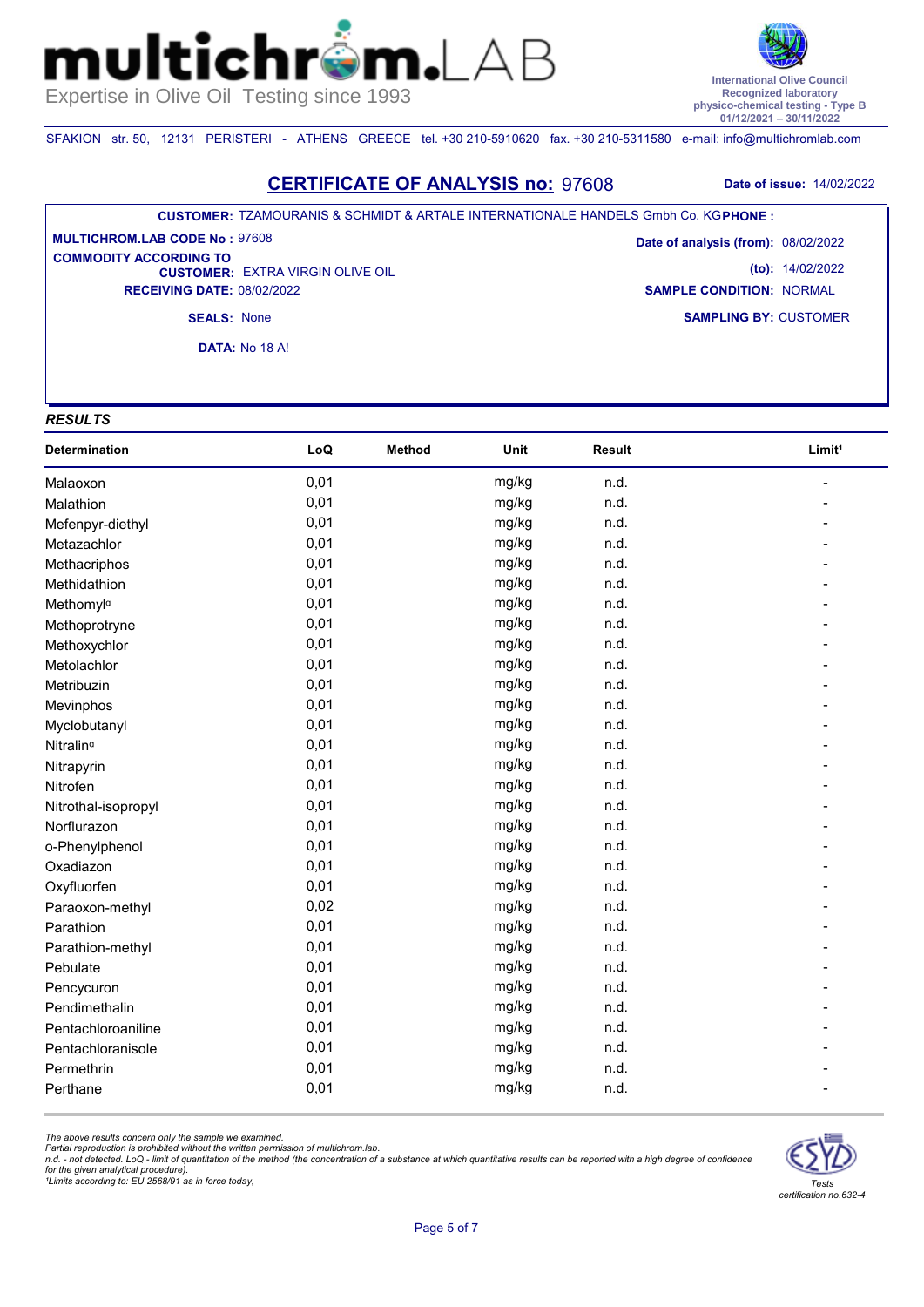

SFAKION str. 50, 12131 PERISTERI - ATHENS GREECE tel. +30 210-5910620 fax. +30 210-5311580 e-mail: info@multichromlab.com

 $\mathbf{n}$ 

### **CERTIFICATE OF ANALYSIS no:** 97608 **Date of issue:** 14/02/2022

#### **CUSTOMER:** TZAMOURANIS & SCHMIDT & ARTALE INTERNATIONALE HANDELS Gmbh Co. KG **PHONE :**

**CUSTOMER: EXTRA VIRGIN OLIVE OIL RECEIVING DATE:** 08/02/2022 **MULTICHROM.LAB CODE No :** 97608 **COMMODITY ACCORDING TO** 

**SAMPLING BY:** CUSTOMER **Date of analysis (from):** 08/02/2022 **(to):** 14/02/2022 **SAMPLE CONDITION:** NORMAL

**SEALS:** None

**DATA:** Νο 18 Α!

### *RESULTS*

mul

| Determination      | LoQ  | Method | Unit  | <b>Result</b> | Limit <sup>1</sup> |
|--------------------|------|--------|-------|---------------|--------------------|
| Phenthoate         | 0,01 |        | mg/kg | n.d.          |                    |
| Phorate            | 0,01 |        | mg/kg | n.d.          |                    |
| Phosalone          | 0,01 |        | mg/kg | n.d.          |                    |
| Phosmet            | 0,01 |        | mg/kg | n.d.          |                    |
| Piperonyl butoxide | 0,01 |        | mg/kg | n.d.          |                    |
| Pirimicarb         | 0,01 |        | mg/kg | n.d.          |                    |
| Pirimiphos-methyl  | 0,01 |        | mg/kg | n.d.          |                    |
| Procymidone        | 0,01 |        | mg/kg | n.d.          |                    |
| Profluralin        | 0,01 |        | mg/kg | n.d.          |                    |
| Propanil           | 0,01 |        | mg/kg | n.d.          |                    |
| Propargite         | 0,01 |        | mg/kg | n.d.          |                    |
| Propazine          | 0,01 |        | mg/kg | n.d.          |                    |
| Propetamphos       | 0,01 |        | mg/kg | n.d.          |                    |
| Propham            | 0,01 |        | mg/kg | n.d.          |                    |
| Propiconazole      | 0,01 |        | mg/kg | n.d.          |                    |
| Propyzamide        | 0,01 |        | mg/kg | n.d.          |                    |
| Prosulfocarb       | 0,01 |        | mg/kg | n.d.          |                    |
| Prothiofos         | 0,01 |        | mg/kg | n.d.          |                    |
| Pyraclostrobin     | 0,01 |        | mg/kg | n.d.          |                    |
| Pyridaphenthion    | 0,01 |        | mg/kg | n.d.          |                    |
| Pyrifenox          | 0,01 |        | mg/kg | n.d.          |                    |
| Pyriproxyfen       | 0,01 |        | mg/kg | n.d.          |                    |
| Quinoxyfen         | 0,01 |        | mg/kg | n.d.          |                    |
| Quintozene         | 0,01 |        | mg/kg | n.d.          |                    |
| S 421              | 0,01 |        | mg/kg | n.d.          |                    |
| Spiromesifen       | 0,01 |        | mg/kg | n.d.          |                    |
| Tebuconazole       | 0,01 |        | mg/kg | n.d.          |                    |
| Tecnazene          | 0,01 |        | mg/kg | n.d.          |                    |
| Tefluthrin         | 0,01 |        | mg/kg | n.d.          |                    |
| Terbacil           | 0,01 |        | mg/kg | n.d.          |                    |
| <b>Terbufos</b>    | 0,01 |        | mg/kg | n.d.          |                    |

*The above results concern only the sample we examined.* 

Partial reproduction is prohibited without the written permission of multichrom.lab.<br>n.d. - not detected. LoQ - limit of quantitation of the method (the concentration of a substance at which quantitative results can be rep